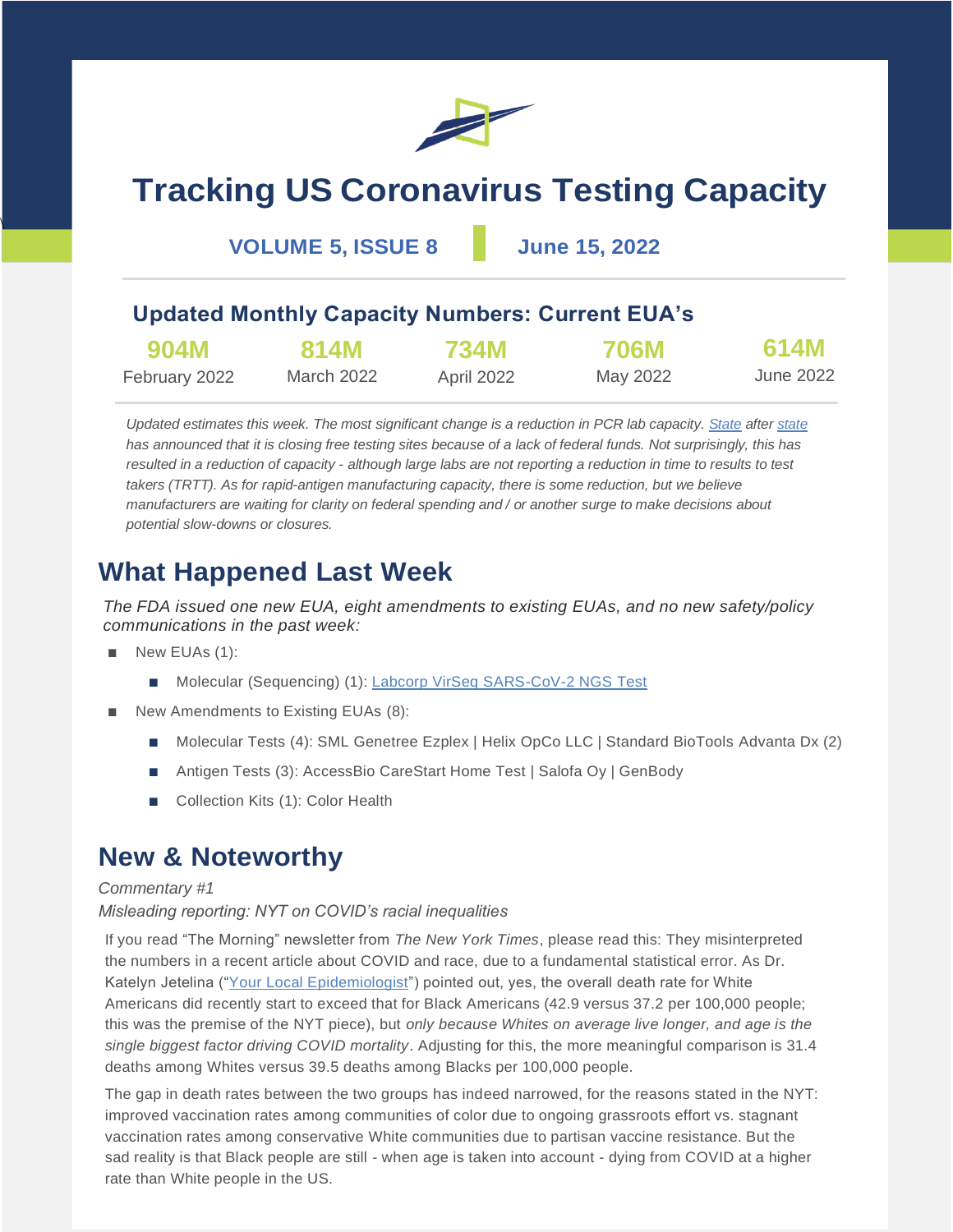#### *Commentary #2*

#### *Misleading reporting: The Atlantic on rapid tests*

A recent *Atlantic* article on rapid tests' performance during the first few days of a COVID infection also gave us pause. As we all know, the virus is evolving rapidly (looking at you, BA.4 and BA.5), and our nation's immunity profile has changed dramatically due to both prior infection and vaccination. If and how these might affect test reliability moving forward are unknown. Among hypotheses covered by the article: faster development of post-exposure symptoms due to a faster immune response in a primed population; changes in the levels of infection in the nose, mouth, or lungs that might reduce the amount of virus captured in a sample; symptoms due to other respiratory viruses falsely attributed to COVID.

Even if more people are indeed testing negative during early infection (the basis for the article, an asyet-unproven claim), they may simply be showing immune-activation symptoms before their viral load is high enough for them to be contagious. The *Wall Street Journal* also discussed the same [challenge.](https://www.wsj.com/articles/can-i-trust-my-rapid-covid-19-test-if-it-says-im-negative-11654650057?st=95qjrjoz0di6832&reflink=desktopwebshare_permalink) (Note: Mara is quoted in this article.) For better or worse, antigen tests have always been better suited as a test for infectiousness rather than as a test for infection. So, it is definitely possible that an antigen test will read negative and a PCR positive - especially at the start and end of an infection.

#### *Testing innovation continues, albeit incrementally*

New testing modalities for COVID continue to arrive. MicroGem recently received an EUA for the first POC saliva-based test, and Labcorp has debuted an "add-on" whole-genome sequencing test for RT-PCR-positive samples, using the leftover sample material from the initial test. Commentary: Labcorp's VirSeq SARS-CoV-2 NGS is a time-consuming process. It would only be worthwhile when variant identification has important epidemiological, research, or clinical consequences - for example, to track viral evolution in immunocompromised individuals. At the moment, we can do "cost-free" discrimination between the two sets of Omicron sub-variants in play in the US using S gene target failure (SGTF) in the Thermo TaqPath PCR test. (BA.2 and BA.2.12.1 do not have the deletion that causes SGTF, but BA.4 and BA.5 do.) If we get to a point where SGTF doesn't tell us what we need to know, Labcorp's test will have more utility.

### **Food for Thought**

#### *Vegas innovation: Airport slot machines and rapid-test vending machines*

Getting rapid tests to underserved and at-risk populations is more important than ever given the decreased number of free testing sites. Clark County (home to Las Vegas) had a creative idea: use vending machines for distribution. Eligible people register online, get a code to put into the machine, and get up to five free tests a month. The [program](https://www.reviewjournal.com/local/local-nevada/health-district-installs-2-covid-self-test-kit-vending-machines-2589822/) is a joint effort between the Southern Nevada Health District and the CDC - who presumably haven't had anything to do with the placement of Las Vegas' more famous types of machines.

#### *The role of testing for monkeypox*

The monkeypox outbreak [continues to expand in the US,](https://www.washingtonpost.com/health/2022/06/10/monkeypox-cases-us-increase/) with 49 reported cases thus far and 1600+ [reported cases](https://www.cnn.com/2022/06/14/health/who-monkeypox-public-health-emergency-international-concern/index.html) worldwide (suspected cases double that number). We are still not worried that it will cause a COVID-like pandemic, because we already have tests, treatments, and vaccines for monkeypox - we had none of the above in the early days of COVID. Commentary: Why is testing especially important NOW? Testing, isolating positives, and thereby limiting spread is the only chance to stop monkeypox from becoming endemic here in the US.

#### *The Good News Is…*

#### *Sticks & stones and names CAN hurt: Monkeypox getting new name*

Monkeypox and its clades are in the process of getting [new, non-species, non-geographic](https://www.axios.com/2022/06/14/monkeypox-rename-who-name-racism) names from the WHO, just like SARS-CoV-2 variants did, thanks to the efforts of a group of scientists from Africa, Europe and North America. The goal[: decrease discrimination and stigma.](https://virological.org/t/urgent-need-for-a-non-discriminatory-and-non-stigmatizing-nomenclature-for-monkeypox-virus/853)